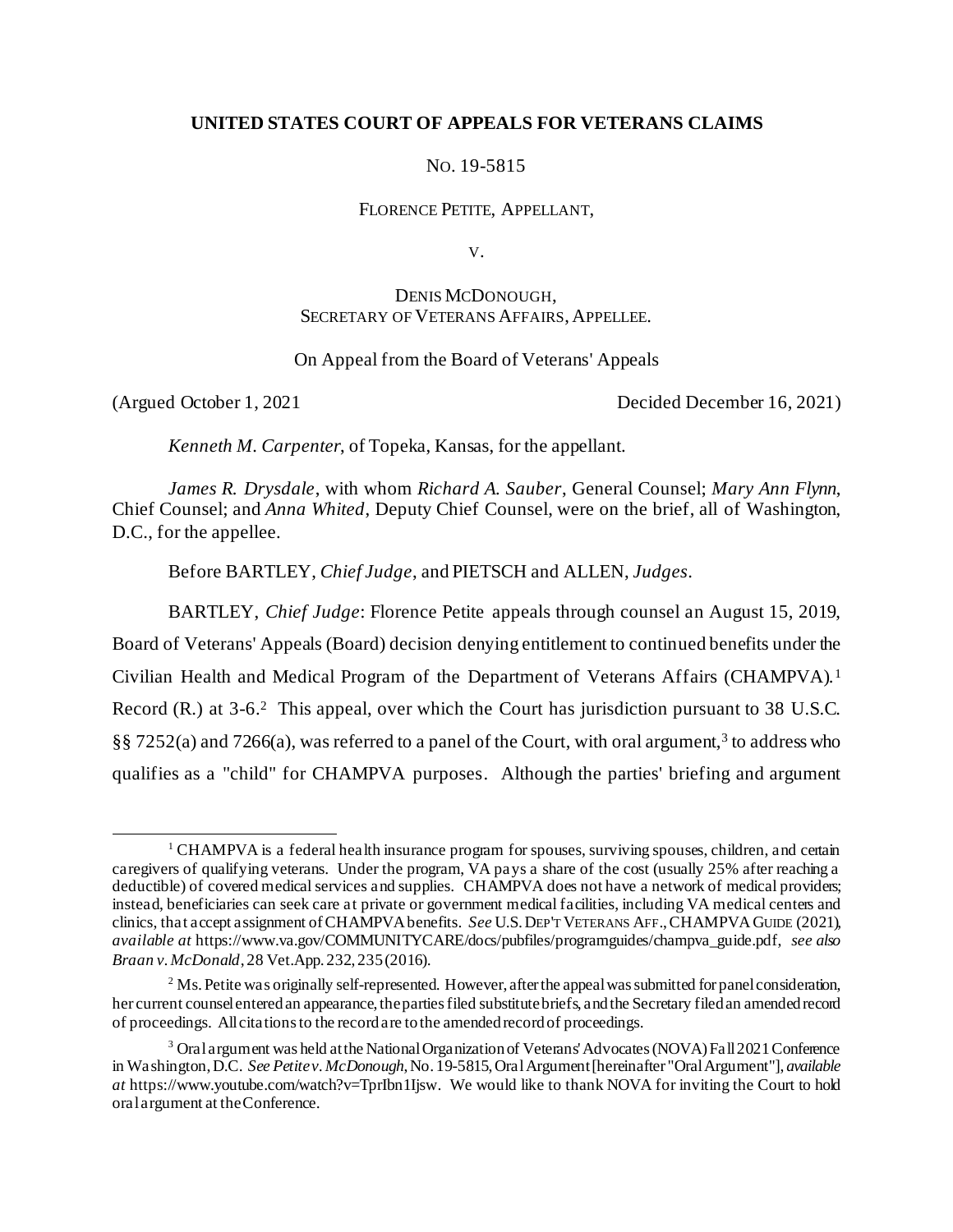covered a wide range of topics, including whether the Patient Protection and Affordable Care Act's (ACA) mandate that certain health insurers who provide dependent care coverage must make that coverage available to adult children up to age 26 <sup>4</sup> and whether corresponding changes to the Department of Defense's Civilian Health and Medical Program of the Uniformed Services <sup>5</sup> (CHAMPUS or TRICARE) apply to CHAMPVA, the issue we decide today is considerably narrower. Specifically, we hold that, to qualify as a "child" eligible to receive CHAMPVA benefits between ages 18 and 23, the course of instruction that an individual is pursuing at a VA-approved educational institution need not be full-time. Accordingly, and for the reasons that follow, the Court will reverse the Board's finding that Ms. Petite was ineligible to continue to receive CHAMPVA benefits because she was not pursuing a full-time course of instruction, set aside the remainder of the Board decision, and remand the matter for further development, if necessary, and readjudication consistent with this decision.

## **I. FACTS**

The appellant's father, veteran Darren J. Petite, served on active duty in the U.S. Army from October 1993 to October 1999. R. at 1334. Ms. Petite was born on August 2, 1999. R. at 1335.

In May 2008, VA determined that the veteran was permanently and totally disabled due to service-connected disabilities. R. at 97-104, 108-10. Ms. Petite applied for CHAMPVA benefits later that month, R. at 1731, which were granted in July 2008, R. at 1713. She was 8 years old at the time.

Nine years later, in May 2017, VA informed Ms. Petite that, to remain eligible for CHAMPVA benefits after she turned 18 in August 2017, she needed to submit evidence that she was pursuing a full-time course of instruction at a VA-approved educational institution. R. at 1710-12. VA sent another letter to that effect in June 2017. R. at 1707-09. Ms. Petite did not respond to those letters so, on August 3, 2017, the day after her 18th birthday, VA notified her that she was no longer eligible to receive CHAMPVA benefits. R. at 1700-06.

<sup>4</sup> Pub. L. No. 111-148, § 2714, 124 Stat. 119 (2010) (codified at 42 U.S.C. § 300gg-14).

<sup>&</sup>lt;sup>5</sup> Ike Skelton National Defense Authorization Act of FY2011, Pub. L. No. 111-383 § 702, 124 Stat. 4137 (2011) (amending 10 U.S.C. § 1110b(b)).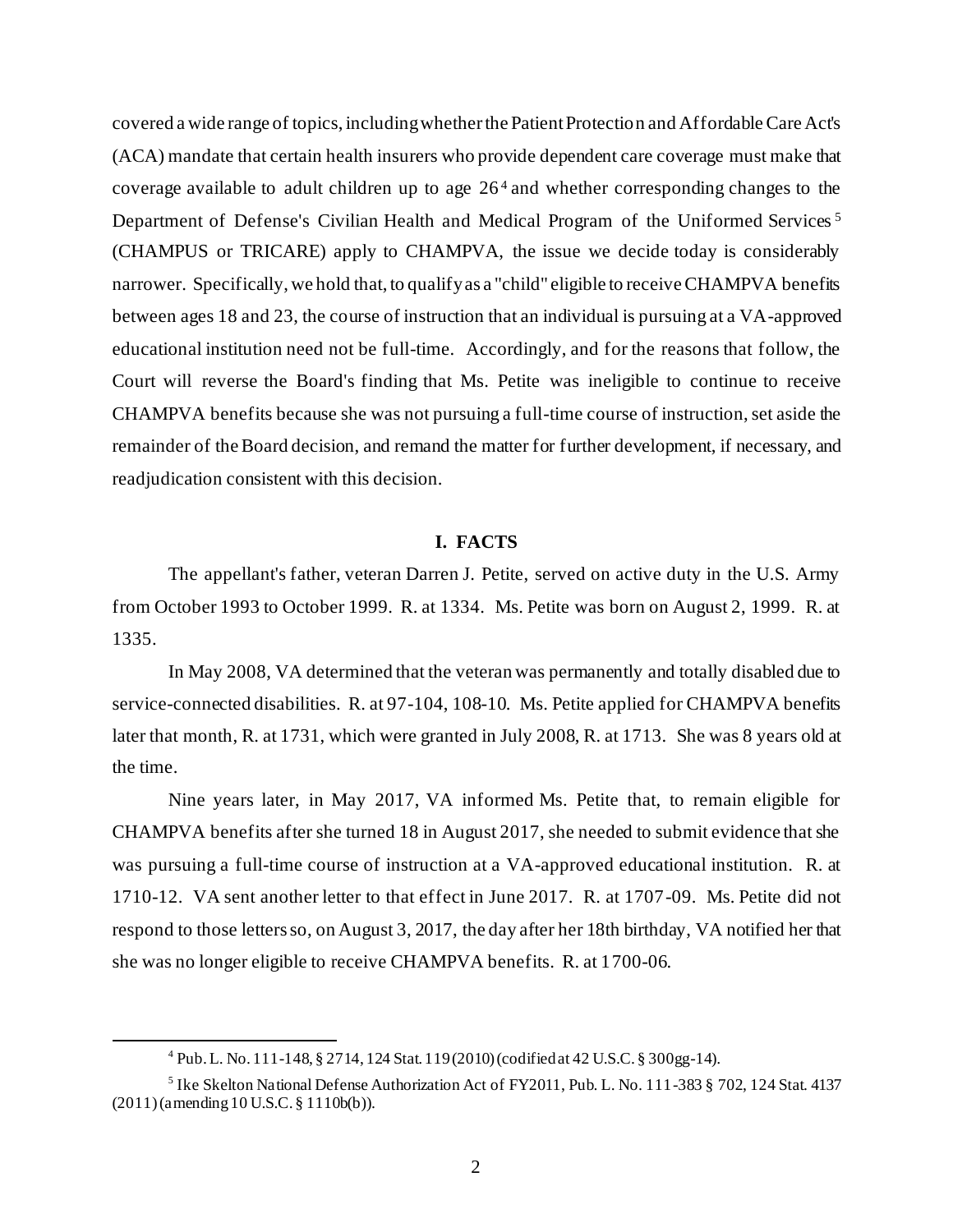Ms. Petite filed a Notice of Disagreement later that month, arguing that it was unfair that she was "'kicked off' the CHAMPVA health plan at age 18, when other insurance carriers allow dependents to remain covered on their parents' plans until age 26." R. at 1699. In response, the VA Office of Community Care (OCC), the agency of original jurisdiction for CHAMPVA claims, issued a decision in December 2017 finding that she did not qualify for CHAMPVA benefits. R. at 1766-69. Ms. Petite promptly disagreed with that decision, R. at 1765, and the OCC issued a Statement of the Case in June 2018 continuing to deny CHAMPVA eligibility, R. at 1665-83. Ms. Petite perfected an appeal to the Board in September 2018, R. at 1636, and submitted a statement in June 2019 asserting that she was a part-time student, R. at 11.

In August 2019, the Board issued the decision currently on appeal. R. at 1 -6. Citing "controlling regulations," the Board found that Ms. Petite was not eligible for continued CHAMPVA benefits because she was over age 18 and had not demonstrated that she was permanently incapable of self-support or was pursuing a full-time course of instruction at a VAapproved educational institution. R. at 6; *see* R. at 3. This appeal followed.

#### **II. THE PARTIES' ARGUMENTS & RELEVANT STATUTES**

The central issue in this case is whether the Board correctly interpreted controlling statutes when determining that Ms. Petite's CHAMPVA eligibility ended when she turned 18.<sup>6</sup> The problem is that the parties disagree as to which statutes actually control.

There are three statutes at issue here. The first is the CHAMPVA statute, 38 U.S.C. § 1781, which authorizes the Secretary to "provide medical care, in accordance with provisions of subsection (b) of this section," to certain individuals "who are not otherwise eligible for medical care under [TRICARE]." 38 U.S.C. § 1781(a). As relevant here, those individuals include "the spouse or child of a veteran who has a total disability, permanent in nature, resulting from a service-connected disability." 38 U.S.C. § 1781(a)(1); *see Holle v. McDonald*, 28 Vet.App. 112, 116 (2016).

Section 1781 does not expressly define "child" for CHAMPVA purposes. That's where the other statutes potentially come into play. According to Ms. Petite, section 1781's lack of a specific definition of "child" for CHAMPVA purposes means that Congress intended VA to use the general

 $6$  Because Ms. Petite is currently 22, we begin our analysis by focusing on the parties' arguments that pertain to her eligibility between ages 18 and 23, rather than their broader arguments as to her eligibility up to age 26.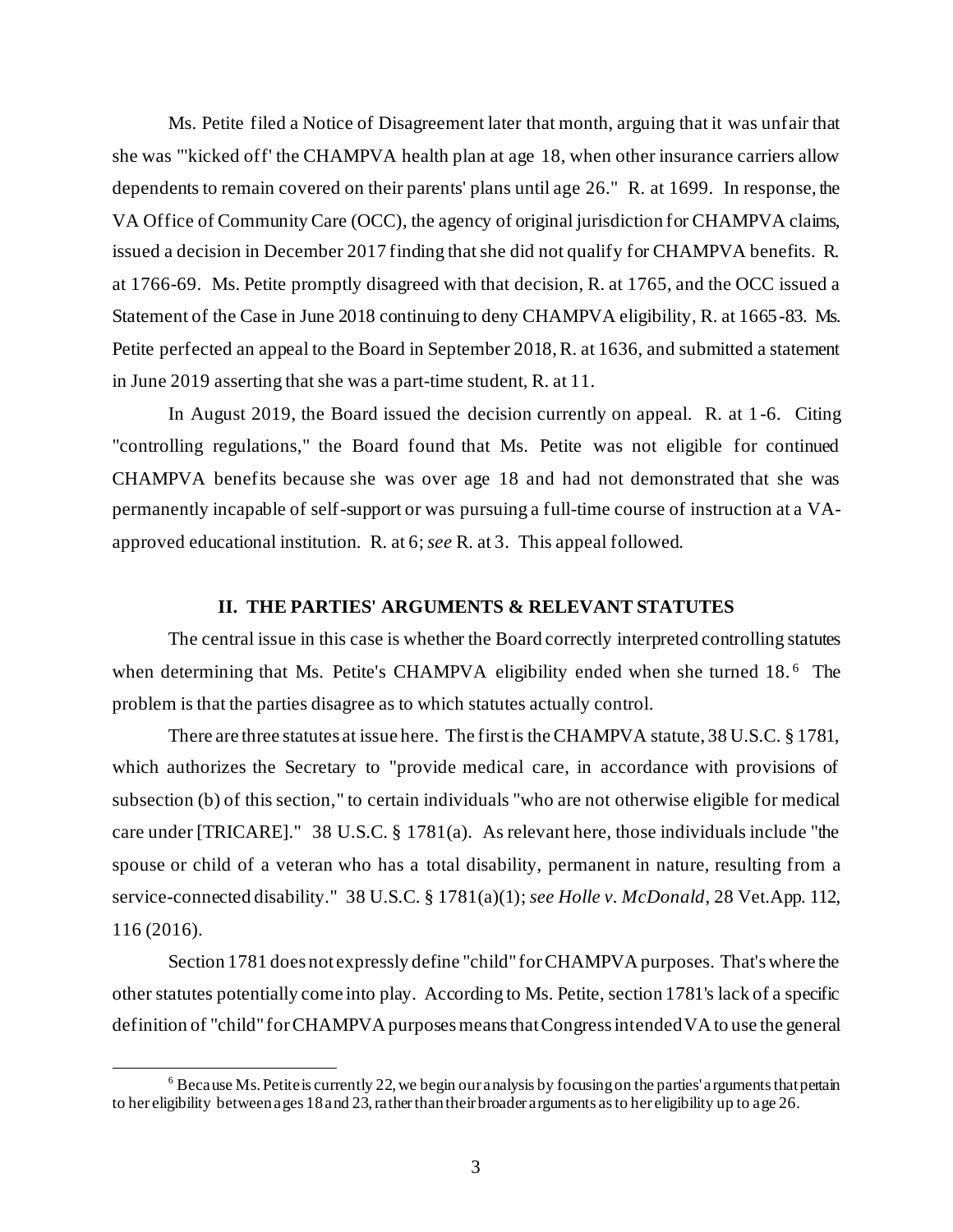definition of "child" for title 38 purposes set forth in 38 U.S.C. § 101(4)(A). Appellant's Substitute Brief (Sub. Br.) at 12-15. Aside from two exceptions not relevant here, that section defines a "child," for the purposes of title 38, as an unmarried person who has a specified qualifying parentchild relationship with the veteran and:

(i) who is under the age of eighteen years;

(ii) who, before attaining the age of eighteen years, became permanently incapable of self-support; or

(iii) who, after attaining the age of eighteen years and until completion of education or training (but not after attaining the age of twenty-three years), is pursuing a course of instruction at an approved educational institution.

38 U.S.C. § 101(4)(A). Ms. Petite argues that, contrary to the Board's finding, she meets the definition of "child" set forth in section  $101(4)(A)(iii)$  because she is 22 years old, she is currently enrolled as a part-time student, and section  $101(4)(A)(iii)$  does not require that an individual be pursuing a full-time course of education or training to qualify as a child for VA benefits purposes. Appellant's Sub. Br. at 12-15.

The Secretary points to 10 U.S.C. § 1072, a statute that relates to the Armed Forces, for his definition of "child." That statute contains definitions of terms for TRICARE, a Department of Defense healthcare program, which the Secretary argues have been incorporated by reference into CHAMPVA via 38 U.S.C. § 1781(b). Section 1072(2)(D)(ii) of title 10 defines a "dependent" for TRICARE purposes as including, among other things, a child who "has not attained the age of 23, is enrolled in a *full-time* course of study at an institution of higher learning approved by the administering Secretary and is, or was at the time of the member's or former member's death, in fact dependent on the member or former member for over one-half of the child's support." 10 U.S.C. § 1072(2)(D)(ii) (emphasis added). The Secretary contends that the full-time student requirement set forth in this Armed Forces statute controls, and that the Board correctly determined that Ms. Petite was not eligible to continue receiving CHAMPVA benefits because she was over age 18 and had not provided proof that she was pursuing a full-time course of study at an approved educational institution. Secretary's Sub. Br. at 16-19.

As support for this position, the Secretary asserts that Congress expressly imported TRICARE's definition of "child" into CHAMPVA through section 1781(b), which provides, in full:

In order to accomplish the purposes of subsection (a) of this section, the Secretary shall provide for medical care in the same or similar manner and subject to the same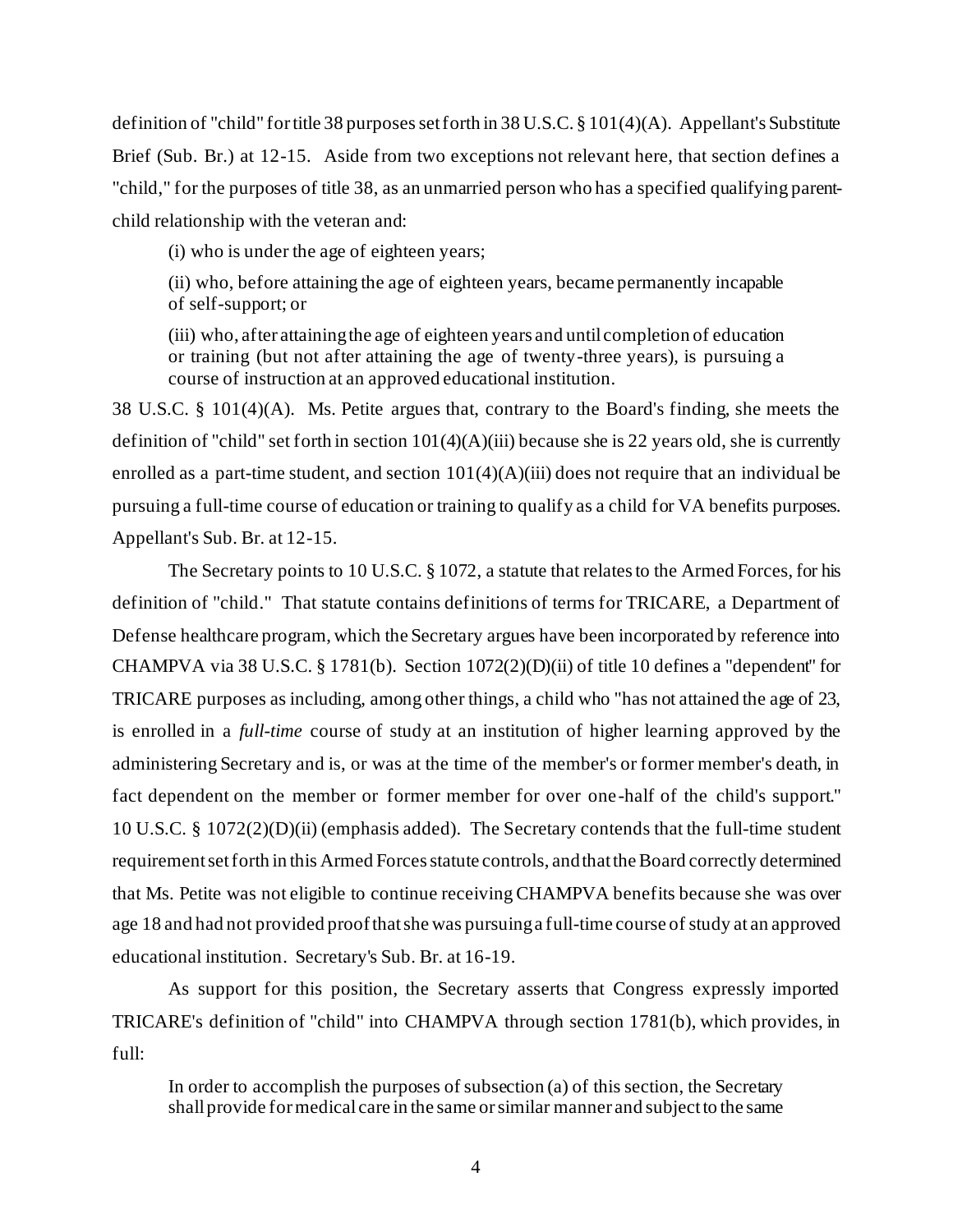or similar limitations as medical care is furnished to certain dependents and survivors of active duty and retired members of the Armed Forces under [TRICARE], by--

(1) entering into an agreement with the Secretary of Defense under which that Secretary shall include coverage for such medical care under the contract, or contracts, that Secretary enters into to carry out such chapter 55, and under which the Secretary of Veterans Affairs shall fully reimburse the Secretary of Defense for all costs and expenditures made for the purposes of affording the medical care authorized pursuant to this section; or

(2) contracting in accordance with such regulations as the Secretary shall prescribe for such insurance, medical service, or health plans as the Secretary deems appropriate.

In cases in which Department medical facilities are equipped to provide the care and treatment, the Secretary is also authorized to carry out such purposes through the use of such facilities not being utilized for the care of eligible veterans. A dependent or survivor receiving care under the preceding sentence shall be eligible for the same medical services as a veteran, including services under sections 1782 and 1783 of this title.

38 U.S.C. § 1781(b); *see* Secretary's Sub. Br. at 16-17. Ms. Petite disputes this interpretation,

arguing that section 1781(b) is limited to the provision of medical care, not to benefits eligibility.

Sub. Reply Br. at 8-9.

The Secretary also argues that section  $1781(c)$  confirms his interpretation because it

expressly mentions a full-time student requirement for CHAMPVA. Secretary's Sub. Br. at 16-

18. That subsection states:

For the purposes of this section, a child between the ages of eighteen and twentythree  $(1)$  who is eligible for benefits under subsection  $(a)$  of this section,  $(2)$  who is pursuing a *full-time* course of instruction at an educational institution approved under chapter 36 of this title, and (3) who, while pursuing such course of instruction, incurs a disabling illness or injury (including a disabling illness or injury incurred between terms, semesters, or quarters or during a vacation or holiday period) which is not the result of such child's own willful misconduct and which results in such child's inability to continue or resume such child's chosen program of education at an approved educational institution shall remain eligible for benefits under this section until the end of the six-month period beginning on the date the disability is removed, the end of the two-year period beginning on the date of the onset of the disability, or the twenty-third birthday of the child, whichever occurs first.

38 U.S.C. § 1781(c) (emphasis added). According to the Secretary, section 1781(c)'s full-time student requirement applies to all aspects of CHAMPVA eligibility, not just this specific eligibility-retention provision. Secretary's Sub. Br. at 17.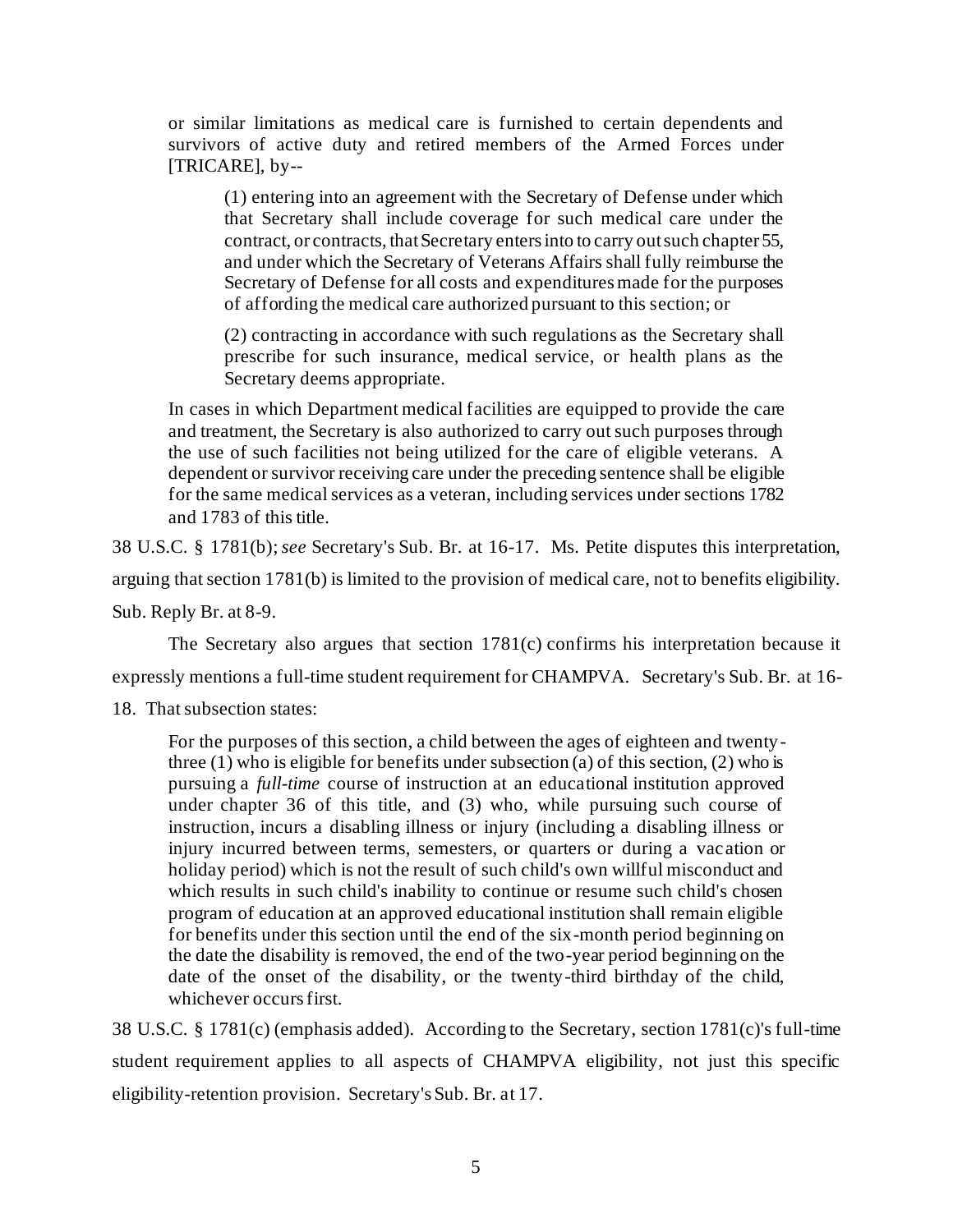#### **III. ANALYSIS**

#### A. Statutory Interpretation

To resolve the parties' dispute, the Court must interpret the foregoing statutes, an analysis we conduct de novo. *See Casey v. Wilkie*, 31 Vet.App. 260, 265 (2019). "'Statutory interpretation begins with the language of the statute, the plain meaning of which we derive from its text and its structure.'" *Arneson v. Shinseki*, 24 Vet.App. 379, 383 (2011) (quoting *Myore v. Nicholson*, 489 F.3d 1207, 1211 (Fed. Cir. 2007)). If the intent of Congress is clear from a statute's text and structure, "that is the end of the matter." *Good Samaritan Hosp. v. Shalala*, 508 U.S. 402, 409 (1993). Indeed, "when a statute speaks with clarity to an issue[,] judicial inquiry into the statute's meaning, in all but the most extraordinary circumstance, is finished." *Est. of Cowart v. Nicklos Drilling Co.*, 505 U.S. 469, 475 (1992).

We begin then with the language of the CHAMPVA statute. As outlined above, section 1781(a) specifies the individuals eligible to receive CHAMPVA benefits, including a "child of a veteran who has a total disability, permanent in nature, resulting from a service -connected disability." 38 U.S.C. § 1781(a)(1).<sup>7</sup> No provision of the statute expressly defines "child" for this purpose, so we must look elsewhere for that term's meaning.

Section  $101(4)(A)$  is a logical starting point, as it contains express definitions of "child" that are broadly applicable to title 38 programs, like CHAMPVA. *See* 38 U.S.C. § 101 (providing definitions "[f]or the purpose of this title"); *Lawson v. Suwannee Fruit & S.S. Co.*, 336 U.S. 198, 201 (1949) ("Statutory definitions control the meaning of statutory words . . . in the usual case."). The specific section  $101(4)(A)$  definition that is relevant here provides that certain individuals between ages 18 and 23 qualify as a "child" for the purposes of title 38 if, among other things, they are "pursuing a course of instruction at an approved educational institution. " 38 U.S.C. §  $101(4)(A)(iii)$ . This subsection does not qualify the type of course of instruction that confers child status, other than to require that it be at "an approved educational institution." *Id*. Significantly, section 101(4)(A)(iii) does not mention an individual's full-time or part-time education status, much less contain an express requirement that such individual be pursuing a full-time course of instruction to qualify as a "child" for title 38 programs.

 $7$  To receive CHAMPVA benefits, an individual must also be "not otherwise eligible for medical care under [TRICARE]." 38 U.S.C. § 1781(a).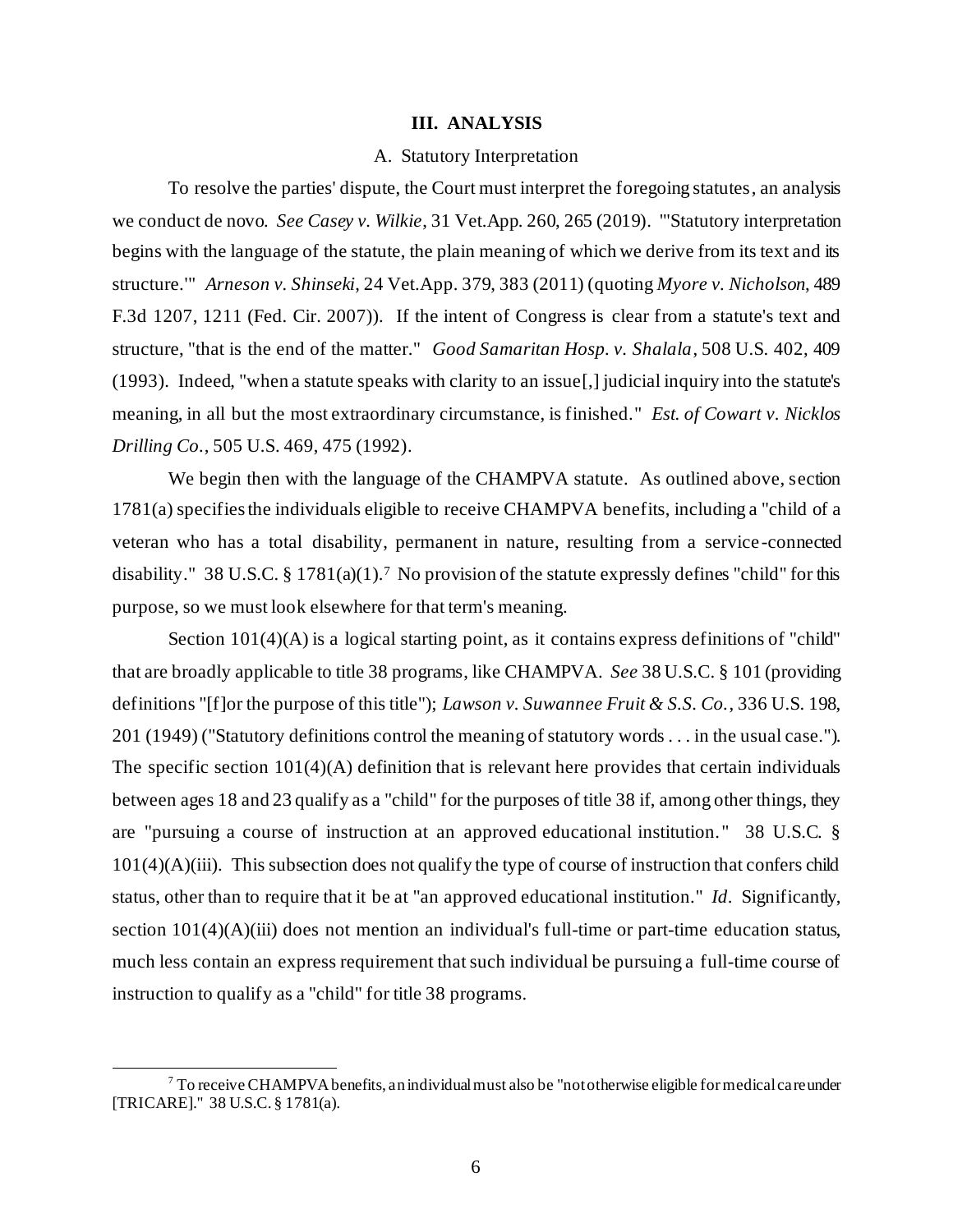Section  $101(4)(A)$ 's silence in this regard is telling, as the very next subsection, section 101(4)(B), lists an individual's "full-time attendance at an educational institution" as a factor relevant to determining whether an individual adopted under the laws of a jurisdiction other than a State qualifies as a "child" for title 38 purposes. 38 U.S.C. § 101(4)(B)(i)(IV). Clearly, Congress knew how to add a full-time student criterion to section 101(4); the fact that it did so in subsection  $(B)(i)(IV)$  but not subsection  $(A)(iii)$  of the same statute is compelling evidence that subsection (A)(iii) does not contain a full-time student requirement. *See Keene Corp. v. United States*, 508 U.S. 200, 208 (1993) ("Where Congress includes particular language in one section of a statute but omits it in another, it is generally presumed that Congress acts intentionally and purposely in the disparate inclusion or exclusion." (cleaned up)); *see also Marx v. Gen. Revenue Corp.*, 568 U.S. 371, 384 (2013) (concluding that Congress's inclusion of an explicit limitation in one statute "caution[ed] against" inferring a similar limitation into a different statute where none was mentioned); *Cooper v. McDonough*, 33 Vet.App. 341, 351 (2021) (applying this principle to a veterans benefit statute).

Given section  $101(4)(A)(iii)$ 's conspicuous silence on the matter, we will abide by the plain language of the statute and not read into it a limitation that is not present in its text. *See Alabama v. North Carolina*, 560 U.S. 330, 352 (2010) (declaring that courts "cannot[] add provisions to a federal statute"); *Bates v. United States*, 522 U.S. 23, 29 (1997) (advising courts to "ordinarily resist reading words or elements into a statute that do not appear on its face"); *Keene Corp.*, 508 U.S. at 208 (underscoring a court's "duty to refrain from reading a phrase into [a] statute when Congress has left it out"). We therefore hold that, unless a particular statute indicates otherwise, whether an individual's course of instruction is full-time or part-time is not a relevant consideration under section  $101(4)(A)(iii)$  when determining whether an individual is a "child" for CHAMPVA purposes.

Unfortunately, this holding alone does not resolve the parties' dispute, as the Secretary argues that section 1781 contains a program-specific definition of "child" that trumps section 101(4)(A)(iii)'s general definition of the term. Secretary's Sub. Br. at 18-19; *see Morales v. Trans World Airlines, Inc.*, 504 U.S. 374, 384 (1992) (applying the "commonplace" canon of statutory construction that "the specific governs the general"); *see also Crumlich v. Wilkie*, 31 Vet.App. 194, 201 (2019) ("[W]here competing legal authorities are potentially applicable, the more specific authority trumps the more general authority."). As outlined above, the Secretary rests this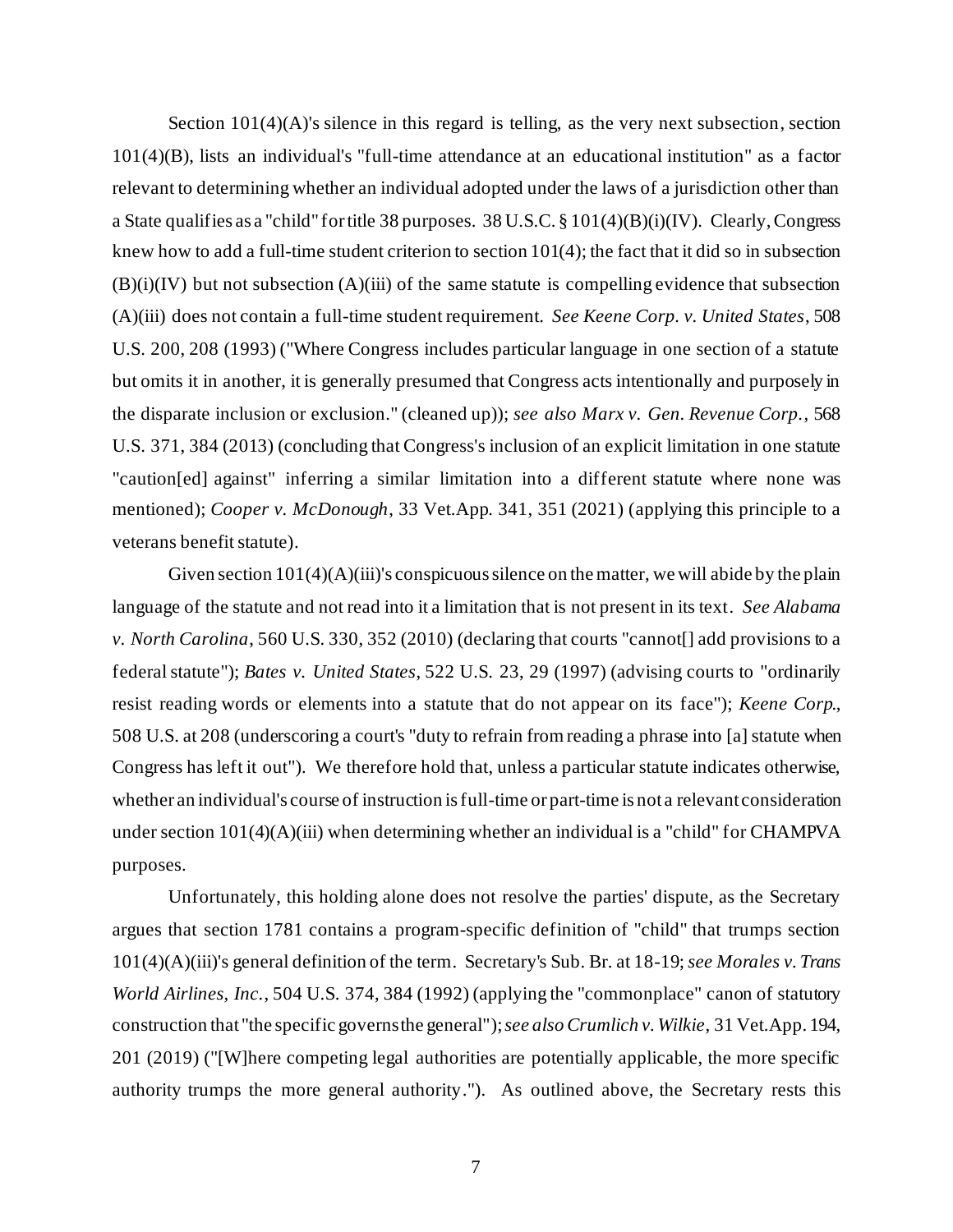argument on: (1) section 1781(b), which he asserts incorporates by reference TRICARE's "fulltime course of study" eligibility requirement for individuals between ages 18 and 23, 10 U.S.C. § 1072(2)(D)(ii); and (2) section 1781(c), which is a CHAMPVA retention provision that expressly mentions individuals "pursuing a full-time course of instruction," 38 U.S.C. § 1781(c). However, neither subsection supports his argument.

First, even assuming that the Secretary is correct that section 1781(b) seeks to align CHAMPVA with TRICARE in certain respects, he has not shown that section 1781(b) does so by importing TRICARE's "full-time course of study" requirement into CHAMPVA. To be sure, section 1781(b) mandates that the Secretary "provide for medical care in the same or similar manner and subject to the same or similar limitations as medical care is furnished to certain dependents and survivors of active duty and retired members of the Armed Forces under [TRICARE]." But it also instructs the Secretary to do so "by" taking the specific actions enumerated in subparagraphs (1) or (2) of that section—namely, by

(1) entering into an agreement with the Secretary of Defense under which that Secretary shall include coverage for such medical care under the contract, or contracts, that Secretary enters into to carry out such chapter 55 [(TRICARE)], and under which the Secretary of Veterans Affairs shall fully reimburse the Secretary of Defense for all costs and expenditures made for the purposes of affording the medical care authorized pursuant to this section, [or]

(2) contracting in accordance with such regulations as the Secretary shall prescribe for such insurance, medical service, or health plans as the Secretary deems appropriate.

38 U.S.C. § 1781(b)(1)-(2). Nowhere in the Secretary's brief did he account for the specific language in subsections (1) and (2) or explain how those subsections fit into his argument regarding section 1781(b)'s "same or similar manner" and "same or similar limitations" language. Nor was he able to do so at oral argument. Oral Argument at 55:12-57:52. Absent such, the Secretary's section 1781(b) argument must fail.

Second, although section 1781(c) requires that an individual be "pursuing a full-time course of instruction" at an approved educational institution to retain CHAMPVA benefits for a set period after incurring a disabling illness or injury, the statute's text and structure make clear that that requirement pertains only to the student's retention of benefits after the student becomes disabled, not to CHAMPVA eligibility in general. As discussed above, no other provision of section 1781 mentions or otherwise imposes a full-time course of instruction requirement. The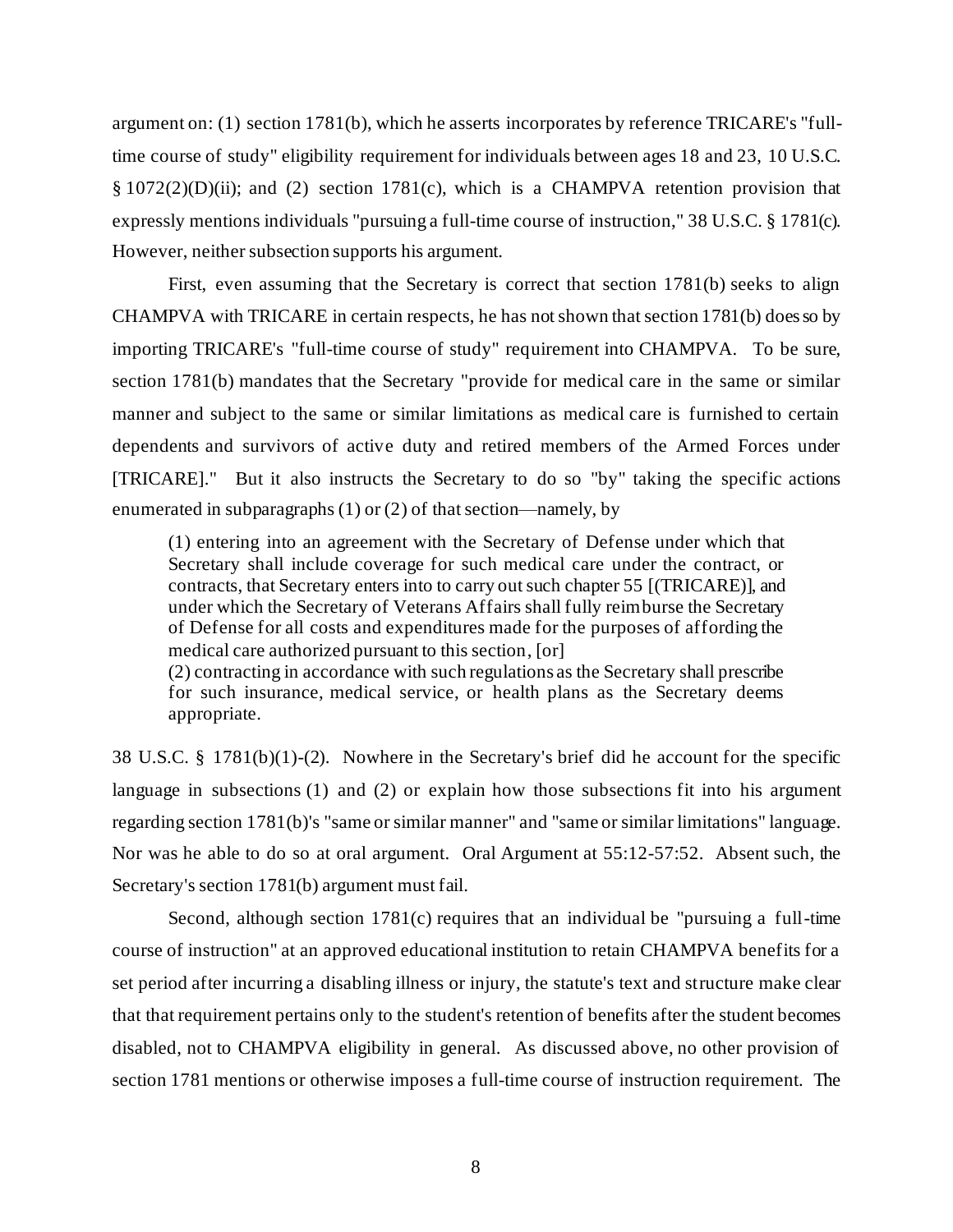only provision that does contain such a limitation is paragraph (c), which, by its very terms, applies only to a very narrow factual situation, a student becoming disabled, that occurs *after* CHAMPVA eligibility has already been established for that student. We therefore view Congress's deliberate choice to include a full-time course of instruction requirement in subsection (c) but exclude it from the remainder of section 1781 as strong evidence that that requirement was meant to be an exception for retention of CHAMPVA benefits for disabled students only, not to be the general rule for CHAMPVA eligibility at large. *See City of Arlington, Tex. v. F.C.C.,* 569 U.S. 290, 296 (2013) (noting the interpretative principle that "Congress knows to speak in plain terms when it wishes to circumscribe, and in capacious terms when it wishes to enlarge"); *see also Beaudette v. McDonough*, 34 Vet.App. 95, 104 (2021) (applying that principle).

Moreover, there is only one way to read subsection (c) to give meaning to all its terms, and that reading is incompatible with the Secretary's proposed interpretation. Subsection (c) contains four requirements for retention. The first is the general, unnumbered requirement that an individual must be "a child between the ages of eighteen and twenty-three." 38 U.S.C. § 1781(c). The other requirements, which are numbered, specify that, to be entitled to retention of CHAMPVA benefits for a set period, such child must (1) be "eligible for benefits under subsection (a) of [section 1781]"; (2) be "pursuing a full-time course of instruction at an educational institution approved under chapter 36 of [title 38]"; and (3) "while pursuing such course of instruction, incur[] a disabling illness or injury . . . which is not the result of such child's own willful misconduct and which results in such child's inability to continue or resume such child's chosen program of education at an approved educational institution." *Id*. The Secretary's interpretation creates an unnecessary redundancy among those requirements.

Specifically, if the Secretary were correct that to be eligible to receive CHAMPVA benefits between ages 18 and 23 an individual must be pursuing a full-time course of instruction at a VAapproved educational institution, then there would be no need for subsection 1781(c) to repeat that requirement when specifying who is eligible to retain those benefits. Simply stating, as subsection (c) does now, that "a child between the ages of eighteen and twenty-three" may retain those benefits would be enough because the definition of "child" for that age range would already include a fulltime course of instruction requirement. In other words, the only way to harmonize subsection (c)'s general "child between the ages of eighteen and twenty-three" requirement with its specific "fulltime course of instruction" requirement is to read the former as not requiring pursuit of a full-time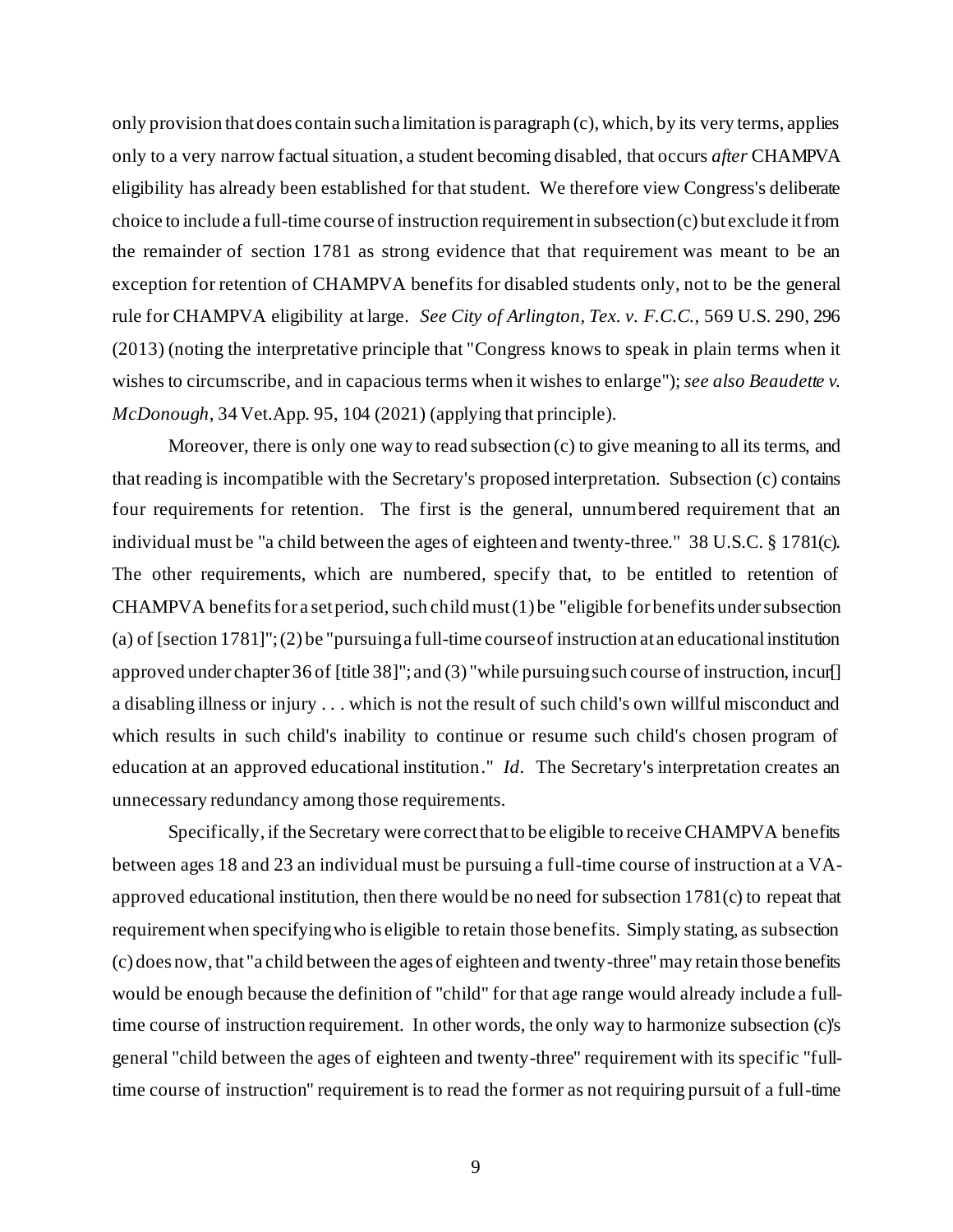course of instruction for CHAMPVA eligibility generally and the latter as imposing such an additional and separate requirement for retention purposes only. Given that courts should endeavor to "fit, if possible, all parts [of a statute] into a harmonious whole," *Nielson v. Shinseki*, 607 F.3d 802, 807 (Fed. Cir. 2010), and avoid statutory interpretations that result in redundancies between operative terms, *see Commodity Futures Trading Comm'n v. Worth Bullion Grp., Inc.*, 717 F.3d 545, 550 (7th Cir. 2013), we reject the Secretary's argument that section 1781(c)'s fulltime course of instruction requirement applies to situations other than the retention of CHAMPVA benefits for beneficiaries with disabilities.

In sum, consistent with the plain language of section 1781, which does not contain a specific definition of "child" for CHAMPVA purposes, and section 101(4), which does contain a general definition of the term for all title 38 programs, we hold that an individual who is between ages 18 and 23 and who otherwise meets the requirements of sections 101(4)(A)(iii) and 1781(a) qualifies as a "child" for CHAMPVA purposes if he or she is "pursuing a course of instruction at an approved educational institution," regardless of whether that course of instruction is part-time or full-time. 38 U.S.C. § 101(4)(A)(iii); *see* 38 U.S.C. § 1781(a). Because the plain language of these statutes compels this interpretation, our inquiry is at an end and there is no need to look to legislative history or other authorities to discern their meaning.<sup>8</sup> See Good Samaritan Hosp., 508 U.S. at 409; *Est. of Cowart*, 505 U.S. at 475.

### B. Application & Remedy

We now return to the Board decision on appeal. As outlined above, the Board found that Ms. Petite was not eligible to continue receiving CHAMPVA benefits because she was over age 18 and was not pursuing a full-time course of instruction at a VA-approved educational institution. R. at 3, 6. That finding was based on a misinterpretation of the controlling law, as neither section 101(4)(A)(iii) nor section 1781 requires a full-time course of instruction for an individual between ages 18 and 23 to qualify as a child for CHAMPVA purposes. The Court will therefore reverse the Board's finding that Ms. Petite was categorically ineligible to continue receiving CHAMPVA benefits due to her enrollment in a part-time, rather than full-time, course of instruction. *See* 

 $8$  Nevertheless, we note that our interpretation is consistent with the Secretary's own regulation at 38 C.F.R. § 17.270(b), which mandates that for CHAMPVA purposes, "the definitions of 'child'" and other terms "must be those set forth further in 38 U.S.C. 101." Quite contrary to the Secretary's position in this case, § 17.270(b) does not define "child" by reference to TRICARE generally or 10 U.S.C. § 1072(2)(D)(ii) specifically, nor does it mention section 1781(b) or (c). Instead, § 17.270(b) refers only to section 101 for that definition, which we hold today does not contain a full-time course of instruction requirement.